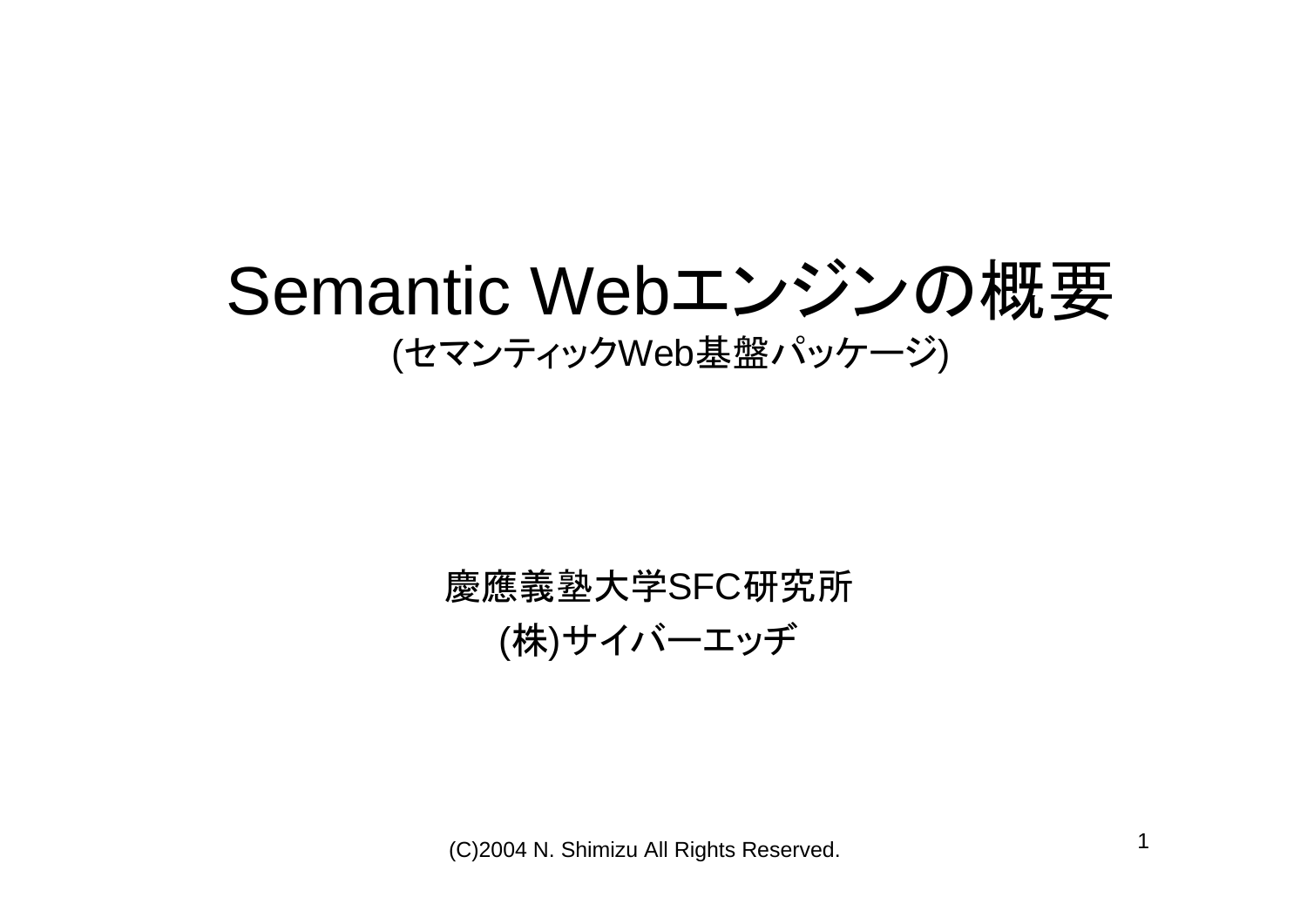## Semantic Webエンジンの目的

- 1. 日本の人達にとって使い易く、且つ、日本語処理可能なセマンティックWeb基盤を 提供
- 2.誰でも比較的簡単にセマンティックWebアプリケーションを作る事が可能
- 3. セマンティックWebに対するAPI(Application Interface)を提供
- 4. RDF/OWLの構文の詳細知識なしでも、必要情報を入力するだけでメタデータ (RDF)やセマンティックデータ(RDF/OWL)を作る事が可能
- 5. 性能が良くコンパクトな汎用RDF/OWLパーサを提供
- 6. 美しく、分かり易いN-Triples出力
- 7. RDF/OWLデータの意味を分かり易く提示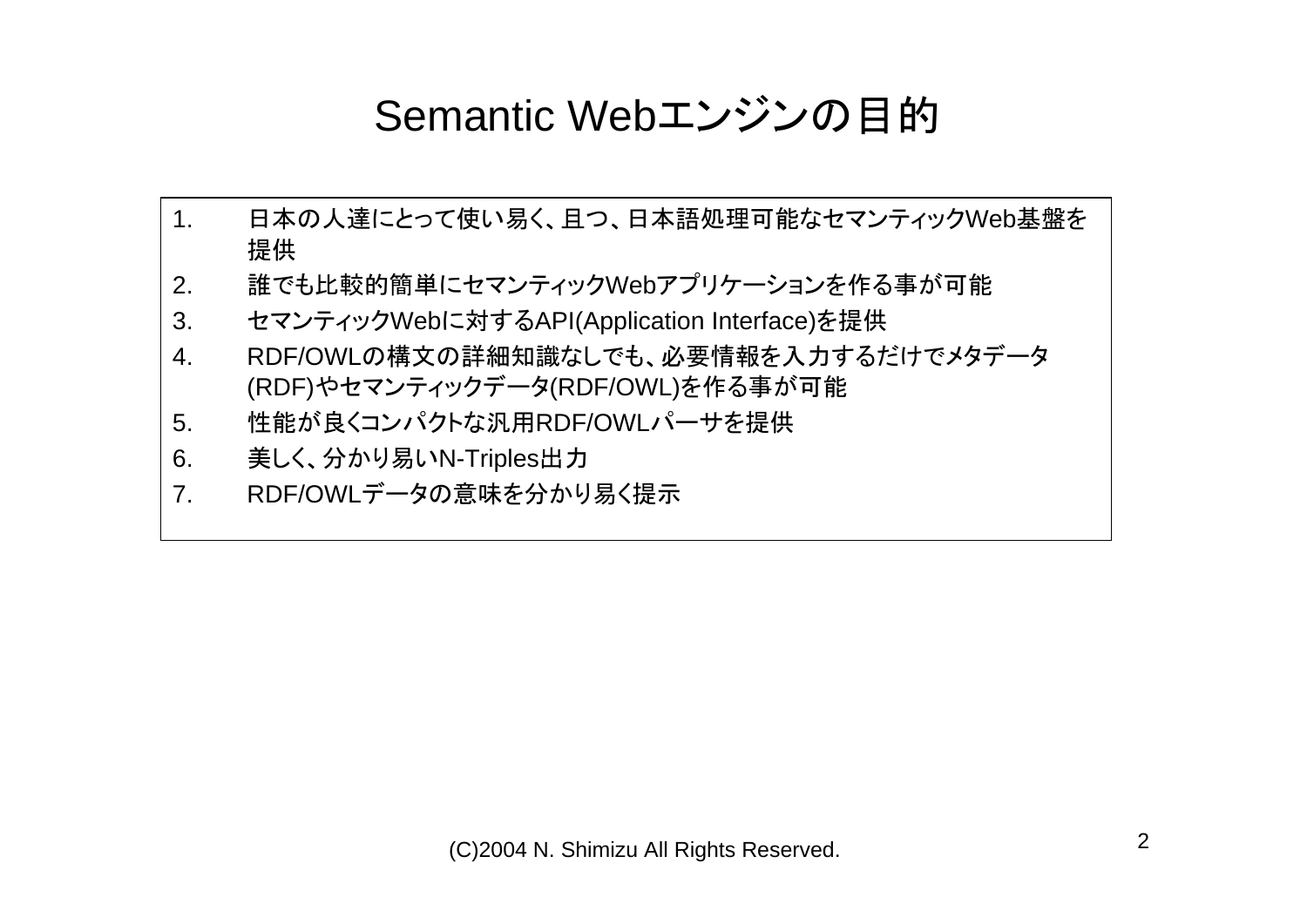### Semantic Webエンジンの全体図



(C)2004 N. Shimizu All Rights Reserved.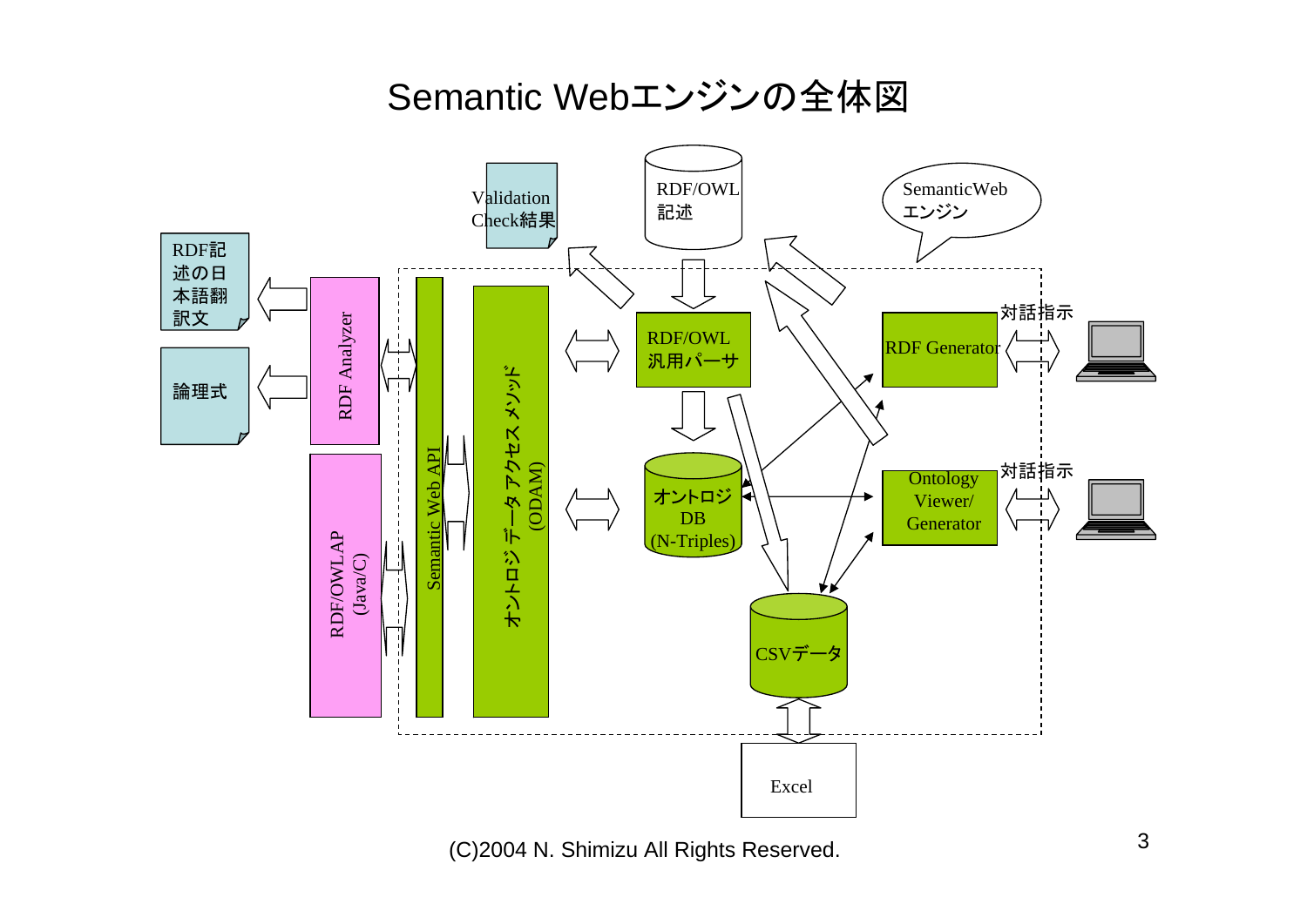### Semantic Webエンジンの階層図

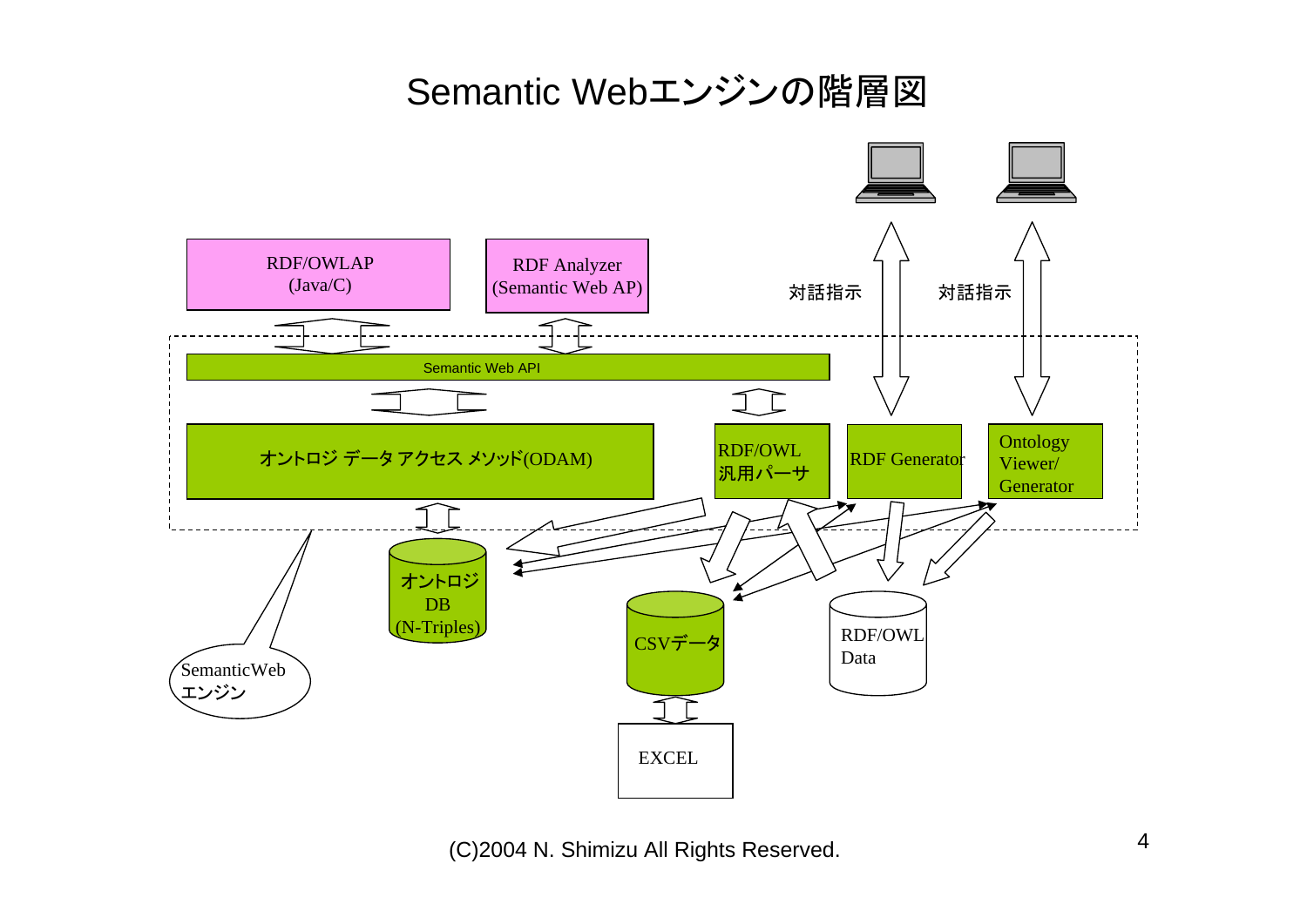# RDF Analyzerの画面

**NA DOCA** 

| <b>PURUF Analyzer</b>                            |                                     |              | $ \ $ $\ $ $\wedge$                                                                                                                                                                                                                                                                                                                                                                                                                                                                                          |
|--------------------------------------------------|-------------------------------------|--------------|--------------------------------------------------------------------------------------------------------------------------------------------------------------------------------------------------------------------------------------------------------------------------------------------------------------------------------------------------------------------------------------------------------------------------------------------------------------------------------------------------------------|
| 終了指示 環境設定 実行指示 ソフトウェア情報 ヘルプ                      |                                     |              |                                                                                                                                                                                                                                                                                                                                                                                                                                                                                                              |
| <b>Tree View of Target Folder</b>                | <b>Analyzed Results</b>             |              |                                                                                                                                                                                                                                                                                                                                                                                                                                                                                                              |
| ⊡ oo demo                                        | Time                                | Line         | Source Text                                                                                                                                                                                                                                                                                                                                                                                                                                                                                                  |
| <b>E-De</b> ontologyviewer                       | <mark>≉s</mark> 9h38m 6s            | 1            | xml version="1.0"?                                                                                                                                                                                                                                                                                                                                                                                                                                                                                           |
| <b>E-De®RDFGenerator</b>                         | 9h38m 6s                            | 2            | rdf:RDF [</th                                                                                                                                                                                                                                                                                                                                                                                                                                                                                                |
| D- De SemanticDataGenerator                      | <mark>鞠</mark> 9h38m 6s             | з            | ENTITY xsd "http://www.w3.org/2001/XMLSchema#" )</th                                                                                                                                                                                                                                                                                                                                                                                                                                                         |
| <mark>⊙io ClassSPOData.txt</mark>                | -20.<br>9h38m 6s                    | 4            | <rdf:rdf 01="" 2000="" http:="" rdf-schema#"<="" th="" www.w3.org="" xmlns:rdf="http://www.w3.org/1999/02/22-rdf-syntaxl&lt;/th&gt;&lt;/tr&gt;&lt;tr&gt;&lt;th&gt;DublinCore.Property.csv.txt&lt;/th&gt;&lt;th&gt;&lt;mark&gt;药&lt;/mark&gt; 9h38m 6s&lt;/th&gt;&lt;th&gt;5.&lt;/th&gt;&lt;th&gt;xmlns:rdfs="></rdf:rdf>                                                                                                                                                                                     |
| ⊡e e icon.ico                                    | <mark>药</mark> 9h38m 6s             | 6            | xmlns:owl="http://www.w3.org/2002/07/owl#"                                                                                                                                                                                                                                                                                                                                                                                                                                                                   |
| ⊙ Label.Class.csv.txt                            | <mark>率</mark> 9h38m 6s             | 7            | xmlns:xsd="http://www.w3.org/2001/XMLSchema#"                                                                                                                                                                                                                                                                                                                                                                                                                                                                |
| <b>De Label Property.csv.txt</b>                 | <mark>‰</mark> 9h38m 6s             | 8.           | xmins:labei="http://example.org/labei#">                                                                                                                                                                                                                                                                                                                                                                                                                                                                     |
| MyResources en US properties                     | <mark>#a</mark> 9h38m 6s            | 9            |                                                                                                                                                                                                                                                                                                                                                                                                                                                                                                              |
| MyResources_ja_JP.properties                     | <mark>药</mark> 9h38m 6s             | 10           | <rdfs:class rdf:about="デスクトップ"></rdfs:class>                                                                                                                                                                                                                                                                                                                                                                                                                                                                 |
| O o MTdata.0.nt.txt                              | <mark>se</mark> 9h38m 6s            | 11           | <rdfs:subclassof></rdfs:subclassof>                                                                                                                                                                                                                                                                                                                                                                                                                                                                          |
| - o® PropertySPOData.txt                         | <mark>*</mark> 9h38m 6s             | 12           | <rdfs:class_rdf:about="dell"></rdfs:class_rdf:about="dell">                                                                                                                                                                                                                                                                                                                                                                                                                                                  |
| <mark>⊝e®</mark> RatingData.txt                  | <mark>≸s</mark> 9h38m 6s            | 13           |                                                                                                                                                                                                                                                                                                                                                                                                                                                                                                              |
|                                                  | <mark>多</mark> 9h38m 6s             | 14           |                                                                                                                                                                                                                                                                                                                                                                                                                                                                                                              |
| <b>D</b> <sup>o</sup> RatingItem.csv.txt         | <mark>se</mark> 9h38m 6s            | 15           | <rdfs:class_rdf:about="optiplextm デスクトップ"=""></rdfs:class_rdf:about="optiplextm>                                                                                                                                                                                                                                                                                                                                                                                                                             |
| RolassDefdata.csv.txt                            | sie 9h38m 6s                        | 16           | <rdfs:subclassof></rdfs:subclassof>                                                                                                                                                                                                                                                                                                                                                                                                                                                                          |
| √ o RDFdata.0.rdf.txt                            | st <mark>≸s</mark> 9h38m 6s         | 17           | <rdfs:class rdf:about="デスクトップ"></rdfs:class>                                                                                                                                                                                                                                                                                                                                                                                                                                                                 |
| <mark>očo</mark> RDFparserjni.dll                | <mark>*</mark> 9h38m 6s             | 18           |                                                                                                                                                                                                                                                                                                                                                                                                                                                                                                              |
| De RSS.Class.csv.txt                             | <mark>*</mark> 9h38m 6s             | 19           |                                                                                                                                                                                                                                                                                                                                                                                                                                                                                                              |
| De® RSS.Property.csv.txt                         | <mark>药</mark> 9h38m 6s             | 20           | <rdfs:class_rdf:about="optiplex_gx280ビジネススタンダード"></rdfs:class_rdf:about="optiplex_gx280ビジネススタンダード">                                                                                                                                                                                                                                                                                                                                                                                                          |
| De RstdDefdata.csv.txt                           | <mark>≸s</mark> 9h38m 6s            | 21           | <rdfs:subclassof></rdfs:subclassof>                                                                                                                                                                                                                                                                                                                                                                                                                                                                          |
| SemanticDataGenerator.jar                        | s≹ 9h 38m 6s                        | 22           | <rdfs:class-rdf:about="optiplextm デスクトップ"=""></rdfs:class-rdf:about="optiplextm>                                                                                                                                                                                                                                                                                                                                                                                                                             |
| - o <sup>2</sup> o swt−win32−2135.dll            | sie 9h38m 6s                        | 23           |                                                                                                                                                                                                                                                                                                                                                                                                                                                                                                              |
| . ∎o‴o <mark>swt.jar</mark>                      | <mark>率</mark> 9h38m 6s             | 24           |                                                                                                                                                                                                                                                                                                                                                                                                                                                                                                              |
| Type Defdata.csv.txt                             | <mark>se</mark> 9h38m 6s            | 25           | <rdfs:class gx280ビジネススタンダード".<="" optiplex="" rdf:about="インテル Pentium 4 プロセッサ 570 (3.80G&lt;/th&gt;&lt;/tr&gt;&lt;tr&gt;&lt;th&gt;□● SemanticWeb Engineの説明資料.ppt&lt;/th&gt;&lt;th&gt;&lt;mark&gt;*&lt;/mark&gt;9h38m 6s&lt;/th&gt;&lt;th&gt;26&lt;/th&gt;&lt;th&gt;&lt;rdfs:subClassOf&gt;&lt;/th&gt;&lt;/tr&gt;&lt;tr&gt;&lt;th&gt;□●● セマンティックWebの概要.ppt&lt;/th&gt;&lt;th&gt;&lt;mark&gt;∄s&lt;/mark&gt; 9h38m 6s&lt;/th&gt;&lt;th&gt;27&lt;/th&gt;&lt;th&gt;&lt;rdfs:Classindf:about=" th=""></rdfs:class> |
| ·■※ セマンティックWebを用いた検索機能ppt                        | <mark>≸s</mark> 9h 38m 6s           | 28           |                                                                                                                                                                                                                                                                                                                                                                                                                                                                                                              |
| ・■ <mark>ぴ®</mark> セマンティックWeb技術活用スペシャリスト 養成講』    | 30 9h38m 6s                         | 29           |                                                                                                                                                                                                                                                                                                                                                                                                                                                                                                              |
| ·□◎ セマンティックウェブを活用したアプリケーション.ppt                  | <mark>:‰</mark> 9h38m 6s            | 30           | <rdfs:class_rdf:about="インテル_pentium (3.60g<="" 4="" 560="" th="" プロセッサ=""></rdfs:class_rdf:about="インテル_pentium>                                                                                                                                                                                                                                                                                                                                                                                              |
| □◎ 電気工事業の申請書類のセマンテイック記述.ppt                      | <b>3</b> 9h38m 6s                   | 31           | <rdfs:subclassof></rdfs:subclassof>                                                                                                                                                                                                                                                                                                                                                                                                                                                                          |
| □◎ Javaプログラムの構造.ppt                              | % 9h38m 6s                          | 32           | <rdfs:class_rdf:about="optiplex_gx280ビジネススタンダード"」< th=""></rdfs:class_rdf:about="optiplex_gx280ビジネススタンダード"」<>                                                                                                                                                                                                                                                                                                                                                                                                |
| □ <sup>e</sup> ® Java開発におけるあれこれ.doc              | <mark>多</mark> 9h38m 6s             | 33           |                                                                                                                                                                                                                                                                                                                                                                                                                                                                                                              |
| <b>EAS Optology ConomtorO<sup>EAE+</sup> prt</b> | <mark>∄s</mark> 9h38m 6s<br>0.00000 | 34<br>$\sim$ | <br>$\lambda$ -Reducillation (or $\lambda$ or $\lambda$<br>$2 - 10 - 201$<br>$10 - 1$<br>ハーダー アベルティオ しゅうしゅん                                                                                                                                                                                                                                                                                                                                                                                                  |
|                                                  |                                     |              |                                                                                                                                                                                                                                                                                                                                                                                                                                                                                                              |
|                                                  |                                     |              |                                                                                                                                                                                                                                                                                                                                                                                                                                                                                                              |

**TENV**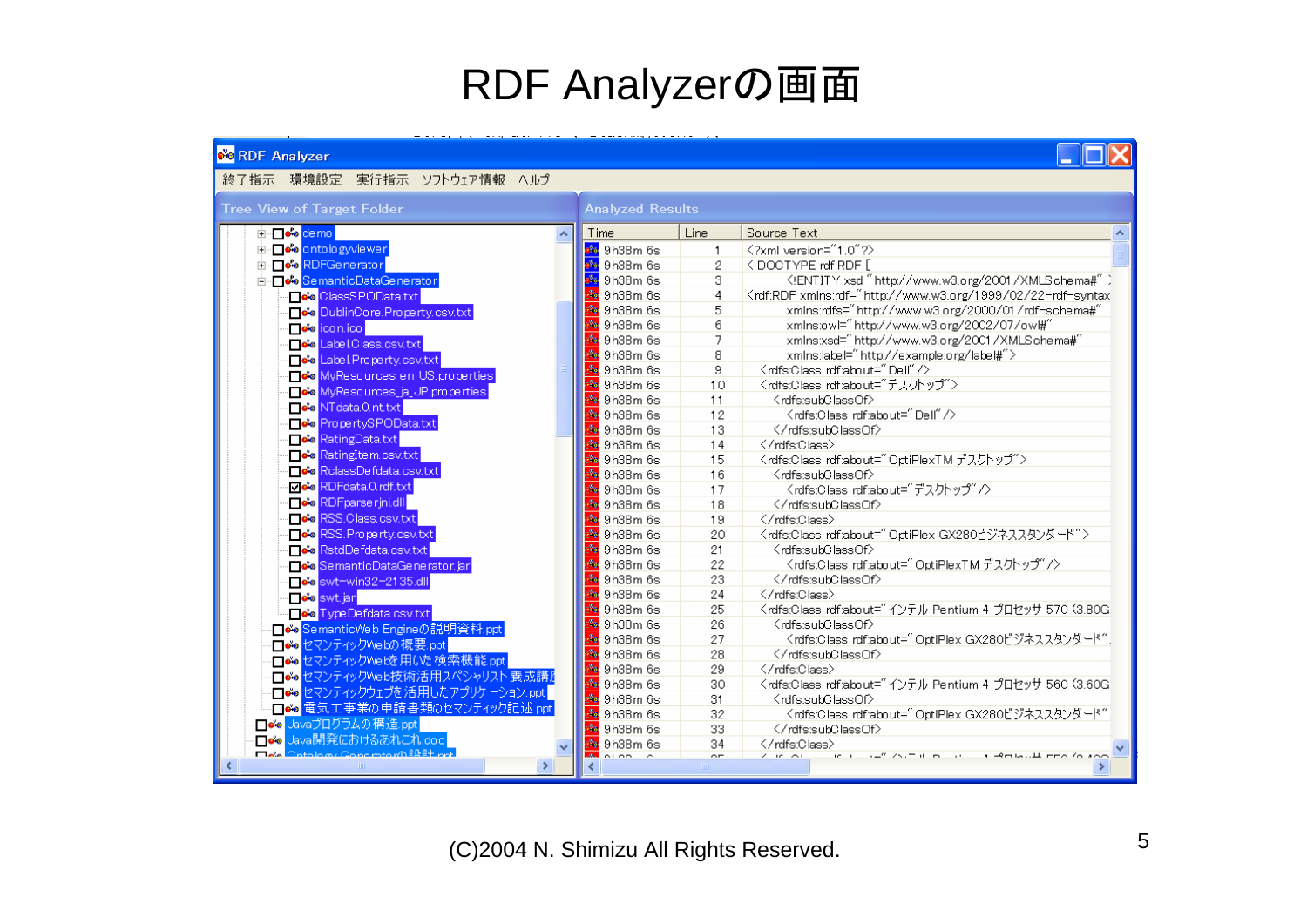## RDF Generatorの画面

| <b>B</b> <sup>c</sup> RDF Generator                                                                                                                                                                                                                                                                                                                                                                                                                                                                                                                                                                                                                                                                                                                                                                                                                                                                                                                                                                                                                                                       |         |      |                                                     |                                           |                        |                     |  |
|-------------------------------------------------------------------------------------------------------------------------------------------------------------------------------------------------------------------------------------------------------------------------------------------------------------------------------------------------------------------------------------------------------------------------------------------------------------------------------------------------------------------------------------------------------------------------------------------------------------------------------------------------------------------------------------------------------------------------------------------------------------------------------------------------------------------------------------------------------------------------------------------------------------------------------------------------------------------------------------------------------------------------------------------------------------------------------------------|---------|------|-----------------------------------------------------|-------------------------------------------|------------------------|---------------------|--|
| DCテンプレート RSS1.0テンプレート                                                                                                                                                                                                                                                                                                                                                                                                                                                                                                                                                                                                                                                                                                                                                                                                                                                                                                                                                                                                                                                                     |         |      |                                                     |                                           |                        |                     |  |
| Dublin Core準拠のRDFデータを生成するのに必要な値を指定して下さい。必要無いものは指定しなくても良いです。                                                                                                                                                                                                                                                                                                                                                                                                                                                                                                                                                                                                                                                                                                                                                                                                                                                                                                                                                                                                                               |         |      |                                                     |                                           |                        |                     |  |
| DC定義<br>ネームスペース rdf                                                                                                                                                                                                                                                                                                                                                                                                                                                                                                                                                                                                                                                                                                                                                                                                                                                                                                                                                                                                                                                                       |         |      | の定義URLは http://www.w3.org/1999/02/22-rdf-syntax-ns# |                                           |                        | です                  |  |
| ネームスペース do                                                                                                                                                                                                                                                                                                                                                                                                                                                                                                                                                                                                                                                                                                                                                                                                                                                                                                                                                                                                                                                                                |         |      | の定義URLは http://purl.org/dc/elements/1.1/            |                                           |                        | です                  |  |
|                                                                                                                                                                                                                                                                                                                                                                                                                                                                                                                                                                                                                                                                                                                                                                                                                                                                                                                                                                                                                                                                                           | リソース    |      | (URIで指定) http://www.example.org/sample.html         |                                           |                        | に対するメタデータの定義を行ないます。 |  |
|                                                                                                                                                                                                                                                                                                                                                                                                                                                                                                                                                                                                                                                                                                                                                                                                                                                                                                                                                                                                                                                                                           | タイトル    | は    | ダブリンコアのサンプル                                         |                                           |                        | です                  |  |
|                                                                                                                                                                                                                                                                                                                                                                                                                                                                                                                                                                                                                                                                                                                                                                                                                                                                                                                                                                                                                                                                                           | 作者      | は    | 清水章                                                 |                                           |                        | です                  |  |
|                                                                                                                                                                                                                                                                                                                                                                                                                                                                                                                                                                                                                                                                                                                                                                                                                                                                                                                                                                                                                                                                                           | 主題      | は    | ダブリンコアのRDFのサンプル                                     |                                           |                        | です                  |  |
|                                                                                                                                                                                                                                                                                                                                                                                                                                                                                                                                                                                                                                                                                                                                                                                                                                                                                                                                                                                                                                                                                           |         |      | ダブリンコアのサンプルRDFデータ                                   |                                           |                        |                     |  |
|                                                                                                                                                                                                                                                                                                                                                                                                                                                                                                                                                                                                                                                                                                                                                                                                                                                                                                                                                                                                                                                                                           | 説明      | は    |                                                     |                                           |                        | です                  |  |
|                                                                                                                                                                                                                                                                                                                                                                                                                                                                                                                                                                                                                                                                                                                                                                                                                                                                                                                                                                                                                                                                                           | 発行者     | (t)  | 淸水章                                                 |                                           |                        | です                  |  |
|                                                                                                                                                                                                                                                                                                                                                                                                                                                                                                                                                                                                                                                                                                                                                                                                                                                                                                                                                                                                                                                                                           | 貢献者     | は    | 中須弘平                                                |                                           |                        | です                  |  |
|                                                                                                                                                                                                                                                                                                                                                                                                                                                                                                                                                                                                                                                                                                                                                                                                                                                                                                                                                                                                                                                                                           | 日付      | は    | 2004/4/1                                            |                                           |                        | です                  |  |
|                                                                                                                                                                                                                                                                                                                                                                                                                                                                                                                                                                                                                                                                                                                                                                                                                                                                                                                                                                                                                                                                                           | リソースタイプ | は    | テキスト                                                |                                           |                        | です                  |  |
|                                                                                                                                                                                                                                                                                                                                                                                                                                                                                                                                                                                                                                                                                                                                                                                                                                                                                                                                                                                                                                                                                           | 形式      | は    | text/html                                           |                                           |                        | です                  |  |
|                                                                                                                                                                                                                                                                                                                                                                                                                                                                                                                                                                                                                                                                                                                                                                                                                                                                                                                                                                                                                                                                                           | リソース識別子 | (t)  | http://purl.oclc.org/metadata/dublin_core/          |                                           |                        | です                  |  |
|                                                                                                                                                                                                                                                                                                                                                                                                                                                                                                                                                                                                                                                                                                                                                                                                                                                                                                                                                                                                                                                                                           | 原典(ソース) | は    | http://dublincore.org/documents/dcmi-terms/         |                                           |                        | です                  |  |
|                                                                                                                                                                                                                                                                                                                                                                                                                                                                                                                                                                                                                                                                                                                                                                                                                                                                                                                                                                                                                                                                                           | 言語      | は    | lia                                                 |                                           |                        | です                  |  |
|                                                                                                                                                                                                                                                                                                                                                                                                                                                                                                                                                                                                                                                                                                                                                                                                                                                                                                                                                                                                                                                                                           | 関連      | (±   |                                                     | http://dublincore.org/documents/dcg-html/ |                        | です                  |  |
|                                                                                                                                                                                                                                                                                                                                                                                                                                                                                                                                                                                                                                                                                                                                                                                                                                                                                                                                                                                                                                                                                           |         | 入力完了 |                                                     |                                           |                        | 入力取消                |  |
| 主語(Subject)                                                                                                                                                                                                                                                                                                                                                                                                                                                                                                                                                                                                                                                                                                                                                                                                                                                                                                                                                                                                                                                                               |         |      | 述語(Predicate)<br>目的語(Object) へ                      | K?xml version="1.0"?>                     |                        |                     |  |
| rdf:RDF PUBLIC "-//DUBLIN CORE//DCMES DTD 2002/07/<br "ダブリンコアのサ]<br><http: sample.html="" www.example.org=""> <dc:title><br/>/http://dublincore.org/documents/2002/07/31/dcmes-xml/dcmes-xml-dt<br/>清水章"<br/><http: sample.html="" www.example.org=""> <dc:creator><br/>Krdf:RDF xmlns:rdf="http://www.w3.org/1999/02/22-rdf-syntax-ns#"<br/>"ダブリンコアのRE<br/><http: sample.html="" www.example.org=""> <dc:subject><br/>xmlns:dc="http://purl.org/dc/elements/1.1/"&gt;<br/>"ダブリンコアのサ!<br/><http: sample.html="" www.example.org=""> <dc:description><br/><rdf:description rdf.about="http://www.example.org/sample.html">ダブリンコアのサンプル<br/>" 清水章"<br/><http: sample.html="" www.example.org=""> <dc:publisher><br/>"中須弘平"<br/><http: sample.html="" www.example.org=""> <dc:contributor><br/>〈dc:Creator xml:lang=" a"&gt;清水章〈/dc:Creator〉<br/>"2004/4/1"<br/><http: sample.html="" www.example.org=""> <dc:date></dc:date></http:></dc:contributor></http:></dc:publisher></http:></rdf:description></dc:description></http:></dc:subject></http:></dc:creator></http:></dc:title></http:> |         |      |                                                     |                                           |                        |                     |  |
|                                                                                                                                                                                                                                                                                                                                                                                                                                                                                                                                                                                                                                                                                                                                                                                                                                                                                                                                                                                                                                                                                           |         |      |                                                     |                                           | $\mathbf{H}\mathbf{H}$ |                     |  |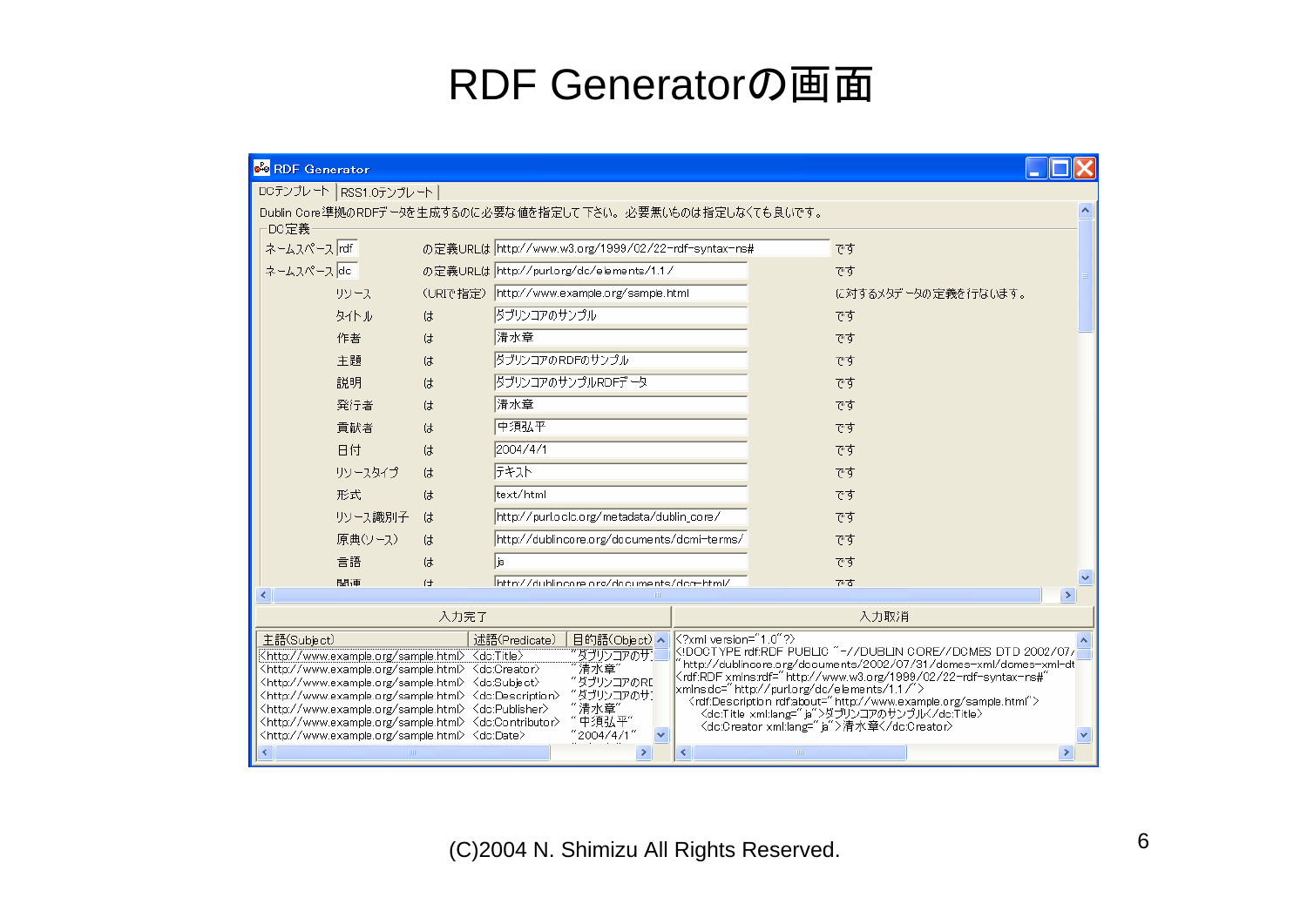### Ontology Viewerの画面(Galen Ontologyの場合 )

| <b>B</b> <sup>o</sup> Ontology Generator |                                                                     |                                       |          |                                                                                                    |                                              |                       |
|------------------------------------------|---------------------------------------------------------------------|---------------------------------------|----------|----------------------------------------------------------------------------------------------------|----------------------------------------------|-----------------------|
| ファイル(F) 編集(E) 実行(R)                      |                                                                     |                                       |          |                                                                                                    |                                              |                       |
| Ontologyテンプレート 実行環境                      |                                                                     |                                       |          |                                                                                                    |                                              |                       |
| クラス定義 プロパティ定義 タイプ定義 ネームスペース定義            |                                                                     |                                       |          | Ontologyの選択                                                                                        |                                              |                       |
|                                          | galen:高血圧性病気 = (galen:臨床的状況∩([galen:所見]∃(galen:有り∩([galen:isex ∧)   |                                       | Galen.   |                                                                                                    |                                              | $\vert \cdot \vert$   |
|                                          | galen:心臓筋肉収縮工程 = (galen:収縮工程∩([galen:is機能Of]∃ galen:心臓筋肉))          |                                       |          | セマンティックネットワーク定義                                                                                    |                                              |                       |
| 白 galen:top力テゴリー                         |                                                                     |                                       | 記述対象リソース | プロパティ                                                                                              | プロパティ値                                       |                       |
| 白 galen:ドメインカテゴリー<br>白 galen:工程          |                                                                     |                                       |          | 手堂(Palm)                                                                                           | 表層的な部分を有する(hasSurfaceDi                      | 母指球隆起(Thenarl         |
| 白 galen:働き具合                             |                                                                     |                                       |          | #(Hand)                                                                                            | 表層的な部分を有する(hasSurfaceDi 手掌(Palm)             |                       |
| 中 galen:[医] 意志act.                       |                                                                     |                                       |          | 胃(Stomach)                                                                                         | 層を有する(hasLayer)                              | 粘膜(Mucosa)            |
| galen:manufacturing工程                    |                                                                     |                                       |          | 骨(Bone)                                                                                            | 層を有する(hasLayer)                              | 皮質(Cortex)            |
| galen:生理学的[医] 意志act                      |                                                                     |                                       |          |                                                                                                    |                                              |                       |
| 白 galen:臨床的act                           |                                                                     |                                       |          |                                                                                                    |                                              |                       |
| galen:検査act                              |                                                                     |                                       |          |                                                                                                    |                                              |                       |
| 中 galen:調査act                            |                                                                     |                                       |          |                                                                                                    |                                              |                       |
| galen:臨床的調査<br>白 galen:実験室調査             |                                                                     |                                       |          |                                                                                                    |                                              |                       |
|                                          | galen:実験室定量                                                         |                                       |          |                                                                                                    |                                              |                       |
|                                          | 白 galen:実験室deed                                                     |                                       |          |                                                                                                    |                                              |                       |
|                                          | └ galen:培養                                                          |                                       |          |                                                                                                    |                                              |                       |
| 白 galen:一般物質                             |                                                                     |                                       |          |                                                                                                    |                                              |                       |
| 白 galen:エネルギー                            |                                                                     |                                       |          |                                                                                                    |                                              |                       |
| galen:1 軽い2光線                            |                                                                     |                                       |          |                                                                                                    |                                              |                       |
| galen:音<br>-galen:熱                      |                                                                     |                                       |          |                                                                                                    |                                              |                       |
| 白 galen:物質                               |                                                                     |                                       |          |                                                                                                    |                                              |                       |
| 白 galen:体物質                              |                                                                     |                                       |          |                                                                                                    |                                              |                       |
| 自 gale n:組織                              |                                                                     |                                       |          |                                                                                                    |                                              |                       |
| 子供の追加<br>gale                            |                                                                     |                                       |          |                                                                                                    |                                              |                       |
| 挿入<br>E-gale                             |                                                                     |                                       |          |                                                                                                    |                                              |                       |
| 変更<br>g                                  |                                                                     |                                       |          |                                                                                                    |                                              |                       |
| 削除<br>galen:脉維性组織                        |                                                                     |                                       |          |                                                                                                    |                                              |                       |
| 白 galen:筋肉組織                             |                                                                     |                                       |          |                                                                                                    |                                              |                       |
|                                          | 白 galen:平滑筋肉組織                                                      | $\checkmark$                          |          |                                                                                                    |                                              |                       |
| K.                                       |                                                                     | $\rightarrow$                         |          |                                                                                                    |                                              | $\blacktriangleright$ |
| 主語(Subject)                              | 述語(Predicate)                                                       | 目的語(Object) へ                         |          |                                                                                                    |                                              | $\triangle$           |
| <_:RE9>                                  | <owl:onproperty></owl:onproperty>                                   | <galen:has状態></galen:has状態>           |          | <owl:class rdf:about="galen:細胞ブドウ糖摂取"><br/><owl:equivalentclass></owl:equivalentclass></owl:class> |                                              |                       |
| < :RE9><br>〈galen:急性〉                    | <owl:somevaluesfrom><br/><rdf:type></rdf:type></owl:somevaluesfrom> | 〈galen:急性〉<br><owl:class></owl:class> |          | <owl:class></owl:class>                                                                            |                                              |                       |
| 〈galen:細胞ブドウ糖摂取〉                         | <rdf:type></rdf:type>                                               | <owl:class></owl:class>               |          | <owl:intersectionof rdf:parsetype="Collection"></owl:intersectionof>                               |                                              |                       |
| <galen:細胞ブドウ糖摂取></galen:細胞ブドウ糖摂取>        | <owl:e quivalentclass=""></owl:e>                                   | $\langle$ :RE10 $\rangle$             |          | <owl:restriction></owl:restriction>                                                                | 〈owl:onProperty rdf:resource=" galen:に運ぶ" /〉 |                       |
| $\langle$ :RE10 $\rangle$                | <rdf:tvpe></rdf:tvpe>                                               | <owl:class></owl:class>               |          | <owl:somevaluesfrom></owl:somevaluesfrom>                                                          |                                              |                       |
| $\langle$ :RE10><br>₹                    | <owl:intersectionof><br/><b>THE</b></owl:intersectionof>            | $\langle$ :RE11><br>$\rightarrow$     |          | $\overline{\phantom{a}}$                                                                           | <b>THE</b>                                   | $\,$                  |
|                                          |                                                                     |                                       |          |                                                                                                    |                                              |                       |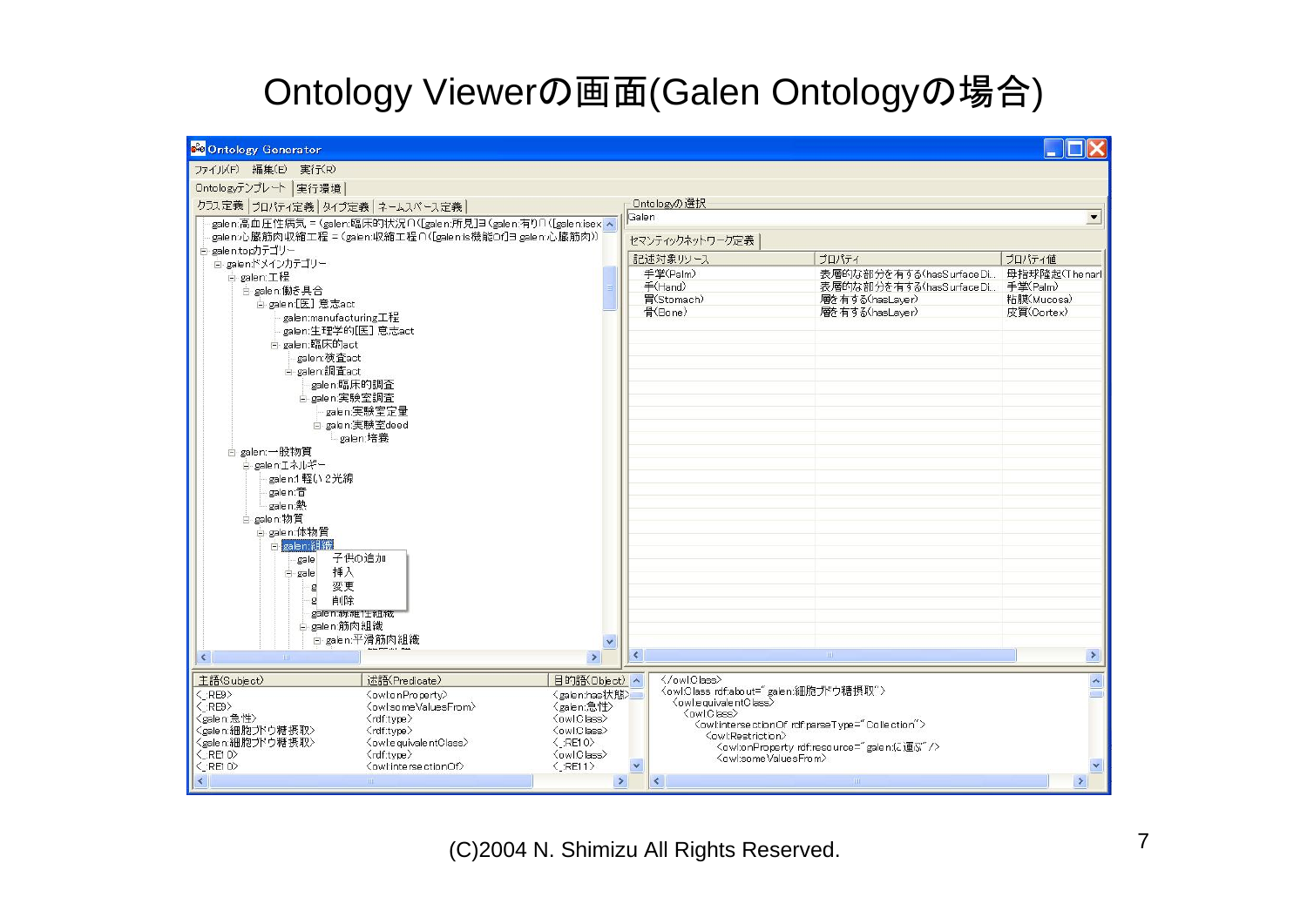### Ontology Viewerの画面(米国癌センタ $_{\sf INCI}$ のOntologyの場合)

| <b>Bo</b> Ontology Generator                                |                                                |                 |                                                                  |
|-------------------------------------------------------------|------------------------------------------------|-----------------|------------------------------------------------------------------|
| ファイル(F) 編集(E) 実行(R)                                         |                                                |                 |                                                                  |
| Ontologyテンプレート 実行環境                                         |                                                |                 |                                                                  |
| クラス定義 プロパティ定義 タイプ定義 ネームスペース定義                               | Ontologyの選択                                    |                 |                                                                  |
| 日 #Clinical or Research Activity Kind<br>$\hat{\mathbf{A}}$ | $\overline{\text{NCI}}$                        |                 |                                                                  |
| 白-#Clinical or Research Activity                            |                                                |                 |                                                                  |
| 白·#Diagnosis                                                | セマンティックネットワーク定義                                |                 |                                                                  |
| #Immunodiagnosis                                            | 記述対象リソース                                       | プロパティ           | プロパティ値                                                           |
| #Clinical Diagnosis                                         | #Mercaptopurine                                | Synonym         | "Purimethol"                                                     |
| #Cancer_Diagnosis                                           | #Mercaptopurine                                | Synonym         | "Purine-6-thiol (8CI)"                                           |
| #Molecular Diagnosis                                        | #Benzo_a_pyrene=7_8-diol_9_10-E code           |                 | $"$ C196 $"$                                                     |
| 白·#Research                                                 | #Benzo_a_pyrene=7_8=diol_9_10=E id             |                 | "196"                                                            |
| 白·#Animal Testing Alternatives                              | #Benzo a pyrene-7 8-diol 9 10-E hasType        |                 | $\degree$ primitive $\degree$                                    |
|                                                             | #Benzo a pyrene-7 8-diol 9 10-E Preferred Name |                 | "Benzo(a)pyrene-7                                                |
| 白·#in vitro Assav                                           | #Benzo_a_pyrene=7_8=diol_9_10=E Semantic_Type  |                 | "Organic Chemical"                                               |
| #Cell-free System                                           | #Benzo_a_pyrene=7_8=diol_9_10=E Semantic_Type  |                 | "Hazardous or Poisonous                                          |
| 白·#Cellular Assay                                           | #Benzo_a_pyrene=7_8-diol_9_10-E UMLS_CUI       |                 | "C0000641"                                                       |
| #ADCC Assay                                                 | #Benzo_a_pyrene=7_8-diol_9_10-E Synonym        |                 | $"$ BPDE"                                                        |
| #C51 Cytotoxicity Assay                                     | #Dimethylbenzanthracene                        | code            | "C197"                                                           |
| 白·#Biomedical Research                                      | #Dimethylbenzanthracene                        | id              | "197"                                                            |
| 白·#Carcinogen Screening                                     | #Dimethylbenzanthracene                        | hasType         | "primitive"                                                      |
| 白-#Carcinogenicity Test                                     | #Dimethylbenzanthracene                        | UMLS_CUI        | "C0000677"                                                       |
| #Soft Agar Assay                                            | #Dimethylbenzanthracene                        | Preferred Name  | " Dimethvlbenzanthracene'                                        |
| #Matrigel_Invasion_Assay                                    | #Dimethylbenzanthracene                        | Semantic Type   | "Hazardous or Poisonous                                          |
| #Tumor Formation in Athymic Mice                            | #Dimethylbenzanthracene                        | Semantic Type   | "Organic Chemical"<br>$\degree$ Dimethylbenzanthracene $\degree$ |
| 白·#Mutagenicity Tests                                       | #Dimethylbenzanthracene                        | Synonym         | "DMBA"                                                           |
| -#Ames_Assay                                                | #Dimethylbenzanthracene<br>#Acetaminophen      | Synonym<br>code | "C198"                                                           |
| #Genetic Testing Research Human                             | #Acetaminophen                                 | id.             | "198"                                                            |
| 白·#Vaccine Research                                         | #Acetaminophen                                 | hasType         | $"$ primitive"                                                   |
| 白·#Vaccine Development                                      | #Acetaminophen                                 | Semantic Type   | "Pharmacologic Substance                                         |
| #Vaccine_Design_and_Animal_Testing                          | #Acetaminophen                                 | Semantic_Type   | "Organic Chemical"                                               |
| #Vaccine Development AIDS                                   | #Acetaminophen                                 | Preferred Name  | "Acetaminophen"                                                  |
| #Vaccine_Development_Other_Non-AIDS                         | #Acetaminophen                                 | UMLS CUI        | "C0000970"                                                       |
| #Vaccine Related Development AIDS                           | #Acetaminophen                                 | Synonym         | ‴Tvlenol″                                                        |
| #Vaccine Related Development Cancer                         | #Acetaminophen                                 | Synonym         | "APAP"                                                           |
| #Vaccine Related Development Non-Cancer Non-A)              | $11 - 6$                                       | $\sim$          | $\alpha_{\rm em}$                                                |
|                                                             |                                                |                 |                                                                  |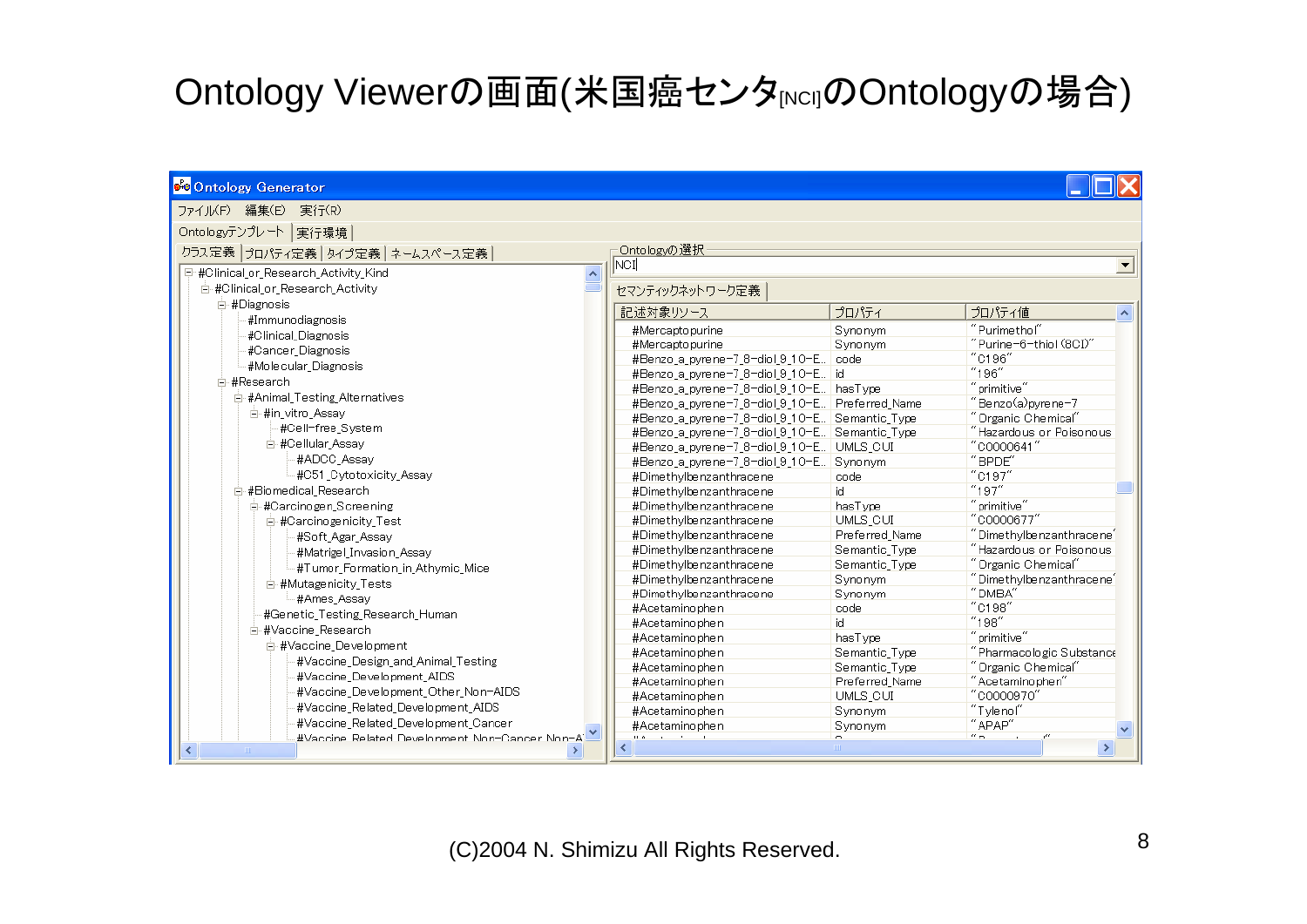### Ontology表現の例(2/2)

### 概念の階層表現 まんない おりの 概念間の関係表現

| 白 galen:NAMED内体部分         |
|---------------------------|
| 白galen:骨格構造               |
| 白 galen:関節                |
| 白galen:四肢関節               |
| └ galen:股関節部関節            |
| └️ galen:肘関節              |
| └️galenːmetacarpo指(趾)節骨関節 |
| └ galen:膝関節               |
| └ galen:指節間関節             |
| └ galen:果(踝)関節            |
| ├―galen:手首関節              |
| └️galenːmetatarso指(趾)節骨関節 |
| └─galen:肩関節               |
| 白·galen:骨                 |
| 白 galen:長い骨               |
| └ galen:腓骨                |
| ├─galen:大腿                |
| ├─galen:頚骨                |
| ⊫galen:橈骨                 |
| -galen:上腕骨                |
| └─galen:尺骨                |
| 白 galen:椎骨                |
| └ galen:胸(部)vertabra      |
| └ galen:尾椎骨               |
| └ galen:頚(部)椎骨            |
| ⊫galen:腰(部)椎骨             |
| └─galen:仙骨椎骨              |
| 白·galen:sessamoid骨        |
| └galen:ファベラ(腓腹筋頭種子骨)      |
| └─galen:膝蓋                |
| galen:ニューマチック(空気圧)稼動の骨    |
|                           |

| 記述対象リソース   | プロパティ                   | プロパティ値                |
|------------|-------------------------|-----------------------|
| 手堂(Palm)   | 表層的な部分を有する(hasSurfaceDi | 母指球降起(ThenarEminence) |
| 手(Hand)    | 表層的な部分を有する(hasSurfaceDi | 手堂 $($ Palm $)$       |
| 胃(Stomach) | 層を有する(hasLaver)         | 粘膜(Mucosa)            |
| 骨(Bone)    | 層を有する(hasLayer)         | 皮質(Cortex)            |
|            |                         |                       |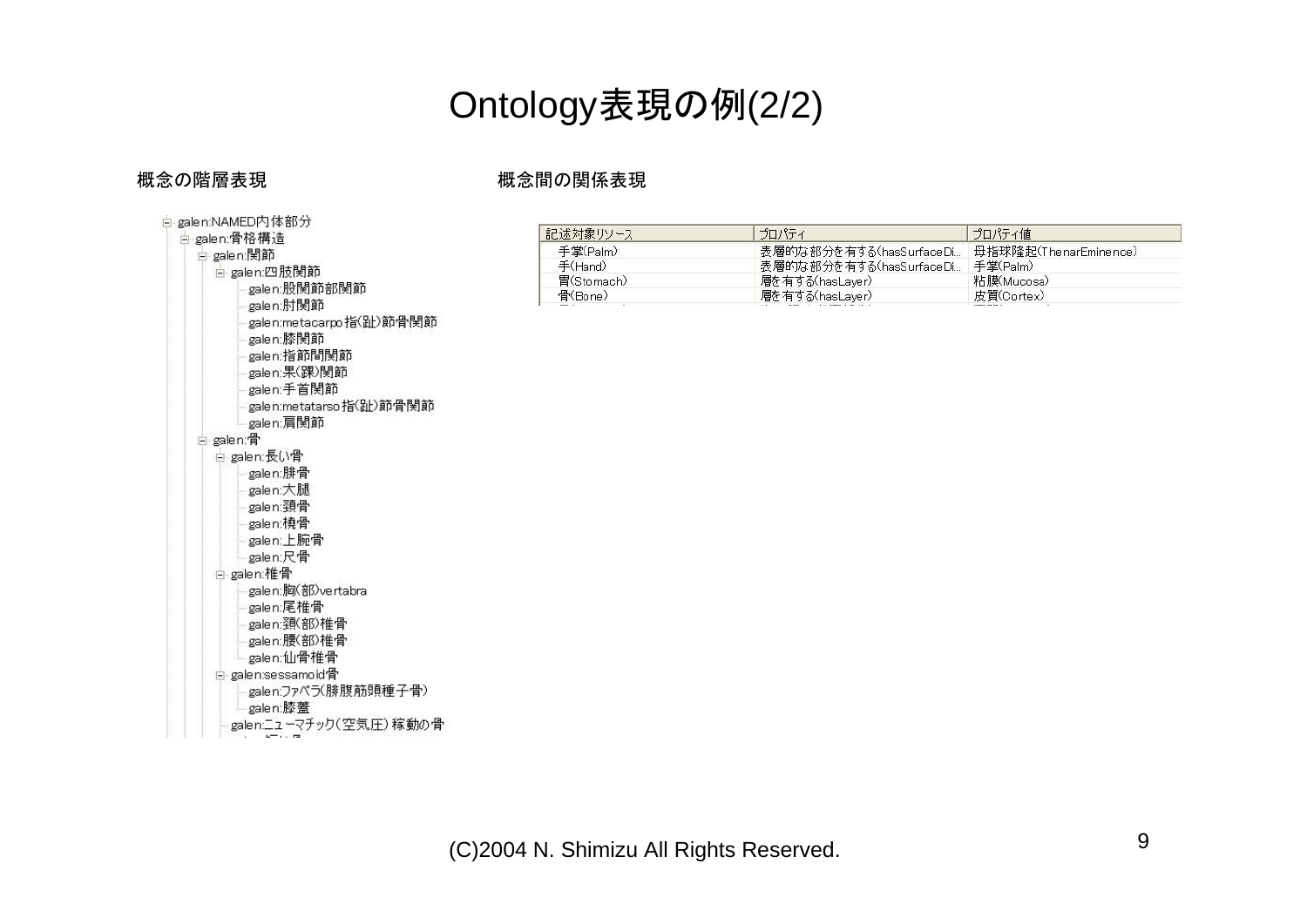### Ontology表現の例(1/2)(S記述 )

複合概念の表現 1

乳頭(状)筋(肉)の急性梗塞 = (梗塞工程∩([に特に働く]∃乳頭(状)筋(肉))∩([has慢性]∃(慢性∩([状態]∃急性))))

T

乳頭(状)筋(肉)の急性梗塞とは、梗塞工程で、且つ、乳頭(状)筋(肉に特に働き、且つ、急性状態且つ慢性的な慢性状態のもの

複合概念の表現 2

細胞のブドウ糖摂取 **=** (輸送 <sup>∩</sup>([に運ぶ]∃組織細胞)∩([から受け取る]∃血液)∩([に特に働く]∃ブドウ糖))

 $\bigcap$ 

細胞のブドウ糖摂取とは、輸送し、且つ、組織細胞に運び、且つ、血液から受け取り、且つ、ヨブドウ糖に特に働くもの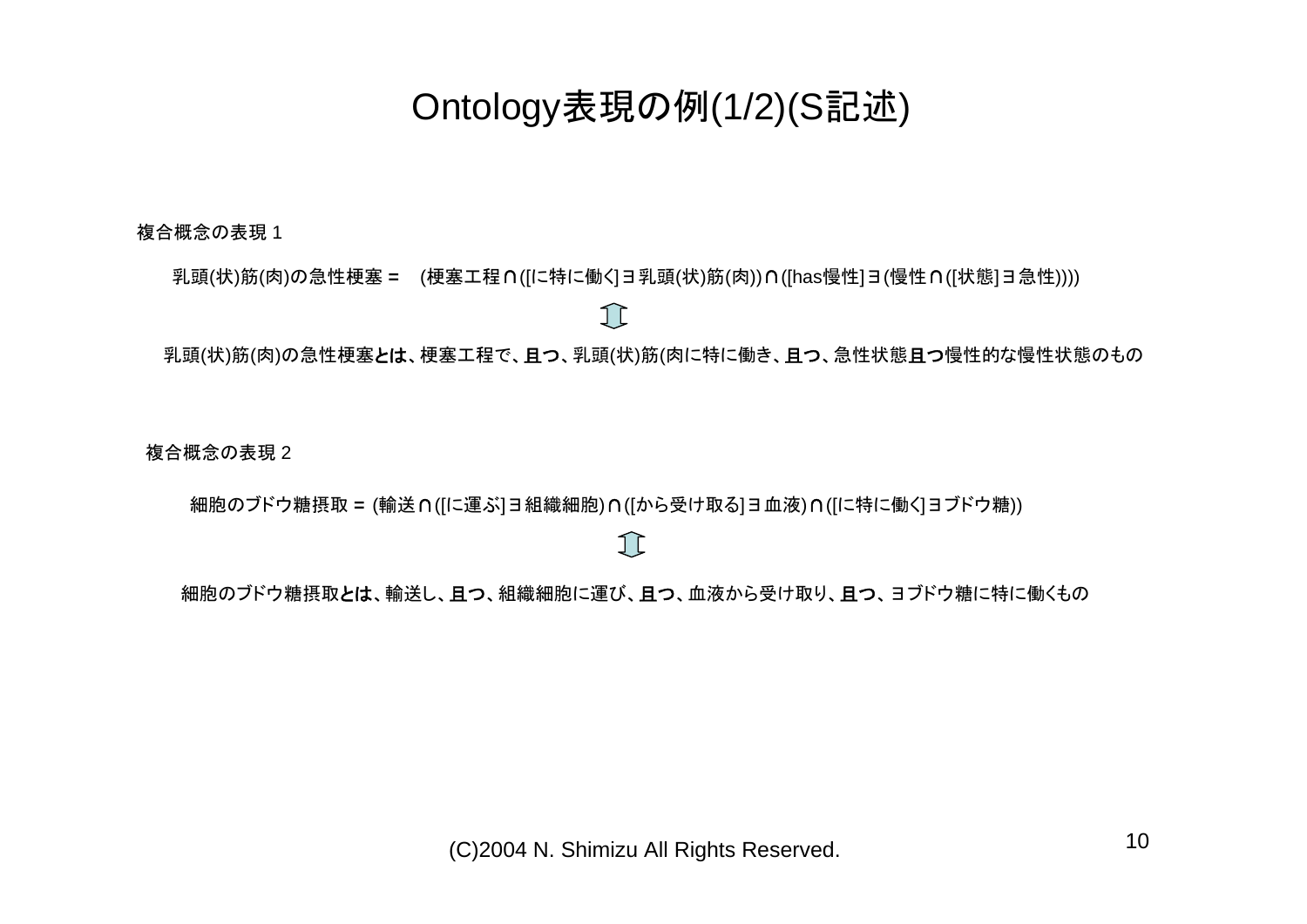### OWLの語彙とSemantic Webエンジンの論理記号(S記述)

| OWLの語彙              | 意味          | 論理記号                |
|---------------------|-------------|---------------------|
| owl:unionOf         | 論理和         | $\cup$              |
| owl:intersectionOf  | 論理積         | $\cap$              |
| owl:complementOf    | 論理否定        | ⇁                   |
| owl:cardinality     | 数           | $=$                 |
| owl:minCardinality  | 最小値         | $\geq$              |
| owl:maxCardinality  | 最大値         | $\leq$              |
| owl:allValuesFrom   | すべての        | $\forall$           |
| owl:someValuesFrom  | 少なくとも1つ存在する | $\exists$           |
| rdfs:subClassOf     | 属する         | $\in$               |
| owl:equivalentClass | 同値          | ⇔または=               |
| owl:hasValues       | 値を有する       | $\equiv$            |
| owl:Restriction     | プロパティ制約     | [プロパティ名]論理記号 プロパティ値 |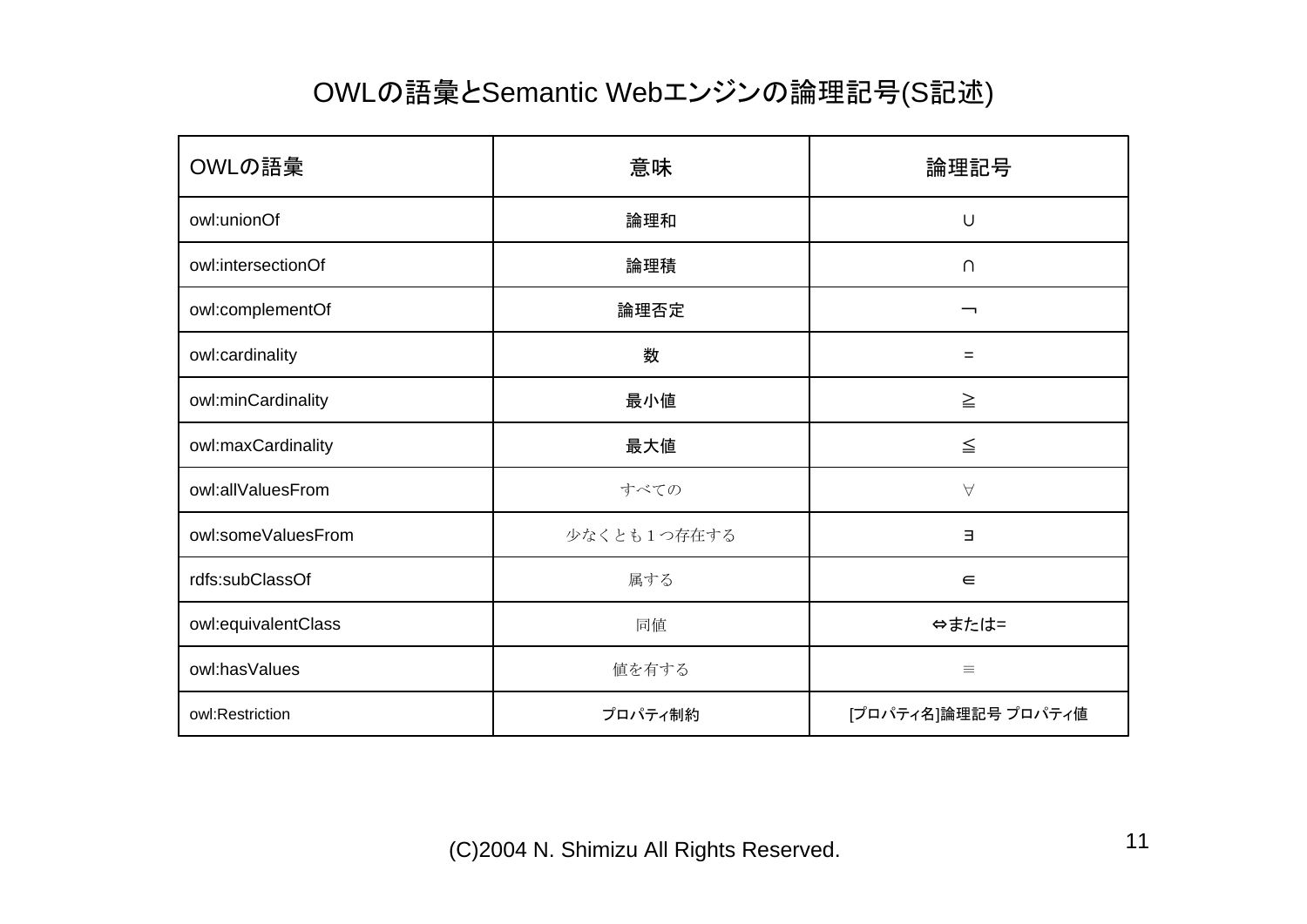### OWLの語彙とSemantic Webエンジンの論理記号(S記述)

| OWLの語彙              | 意味     | 論理記号                                       |
|---------------------|--------|--------------------------------------------|
| owl:disjointWith    | 離接     | $\vee$                                     |
| owl:distinctMembers | 総てが異なる | $\neq$                                     |
| owl:oneOf           | 一つを選択  | $(\ldots  \ldots  \ldots  \ldots  \ldots)$ |
|                     |        |                                            |
|                     |        |                                            |
|                     |        |                                            |
|                     |        |                                            |
|                     |        |                                            |
|                     |        |                                            |
|                     |        |                                            |
|                     |        |                                            |
|                     |        |                                            |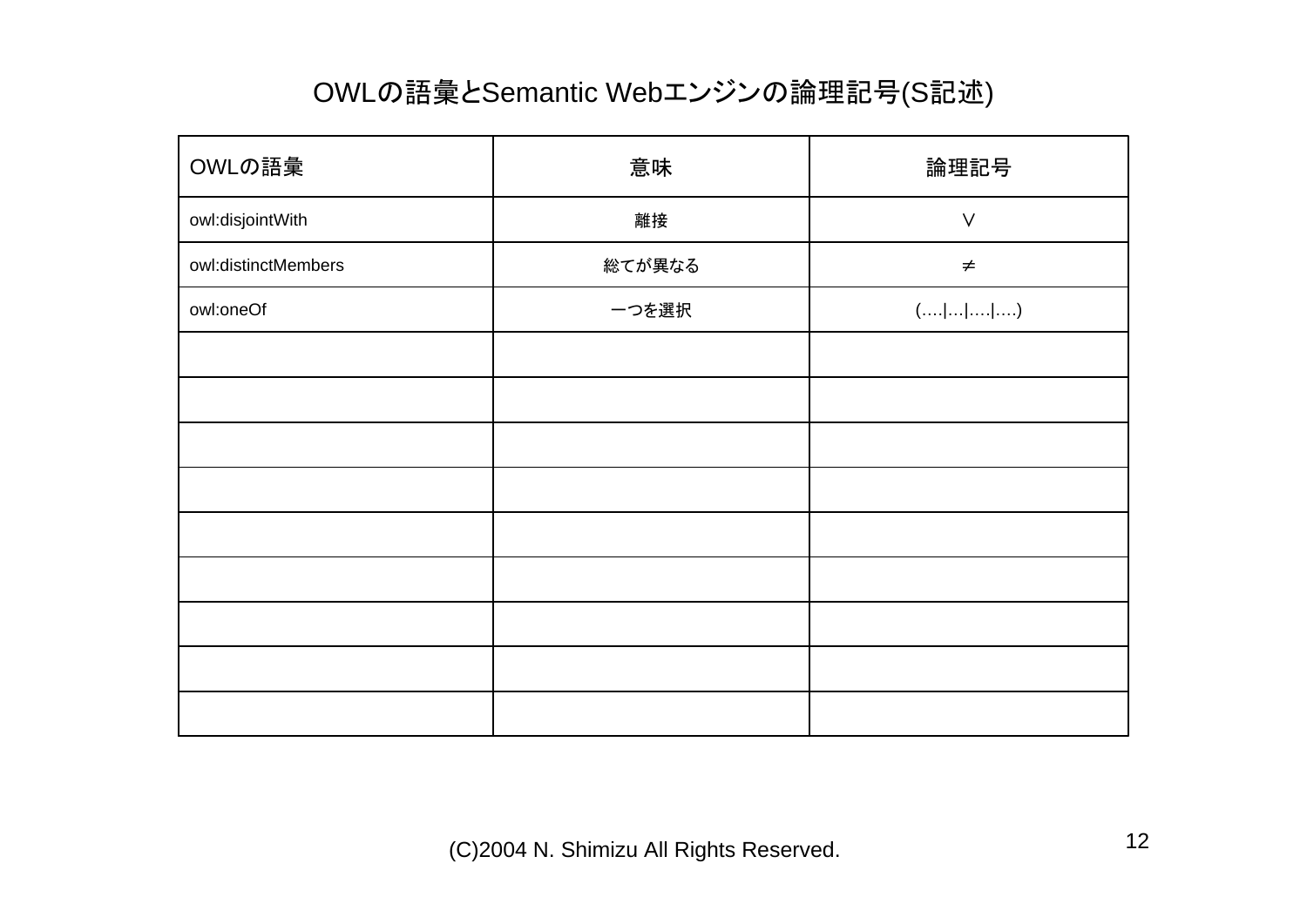### 複合概念表現の構成要素とOWL記述

乳頭(状)筋(肉)の急性梗塞 = (梗塞工程∩([に特に働く]∃乳頭(状)筋(肉))∩([has慢性]∃(慢性∩([状態]∃急性))))

| <owl:class rdf:about="http://example.org/factkb#急性梗塞Of乳頭(状)筋(肉)"><br/><owl:equivalentclass></owl:equivalentclass></owl:class> |
|-------------------------------------------------------------------------------------------------------------------------------|
| <owl:class></owl:class>                                                                                                       |
| <owl:intersectionof rdf:parsetype="Collection"></owl:intersectionof>                                                          |
| <owl:class rdf:about="http://example.org/factkb#梗塞工程"></owl:class>                                                            |
| <owl:restriction></owl:restriction>                                                                                           |
| <owl:onproperty rdf:resource="http://example.org/factkb#に特に働く"></owl:onproperty>                                              |
| <owl:somevaluesfrom></owl:somevaluesfrom>                                                                                     |
| <owl:class rdf:about="http://example.org/factkb#乳頭(状)筋(肉)"></owl:class>                                                       |
|                                                                                                                               |
|                                                                                                                               |
| <owl:restriction></owl:restriction>                                                                                           |
| .                                                                                                                             |
|                                                                                                                               |
|                                                                                                                               |
|                                                                                                                               |
|                                                                                                                               |
|                                                                                                                               |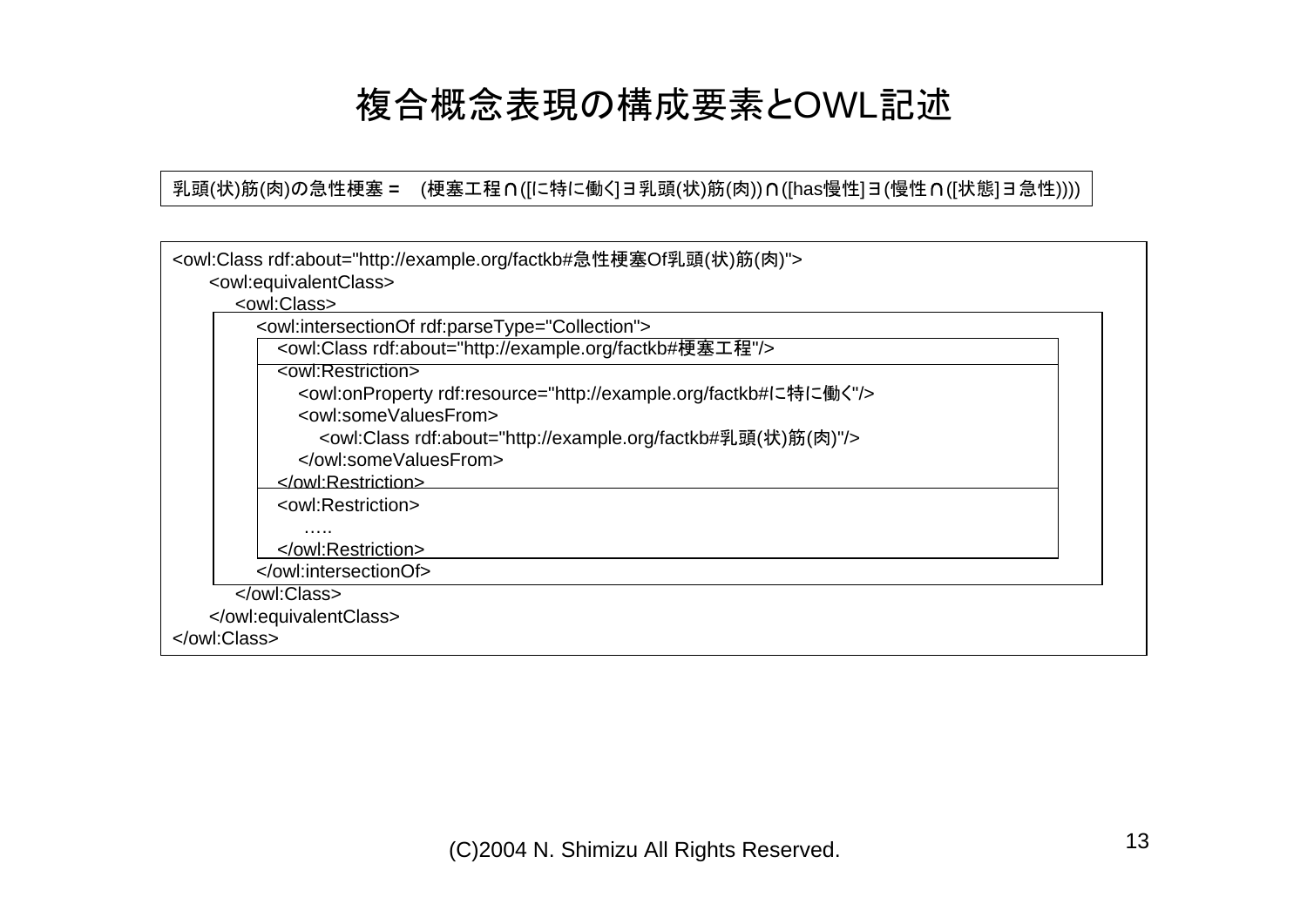### **RDF Analyzer**の機能

☆**RDF/RDFS/OWL**の記述内容を**N-Triples**変換し、そして、**CSV**形式 や論理式に翻訳する。